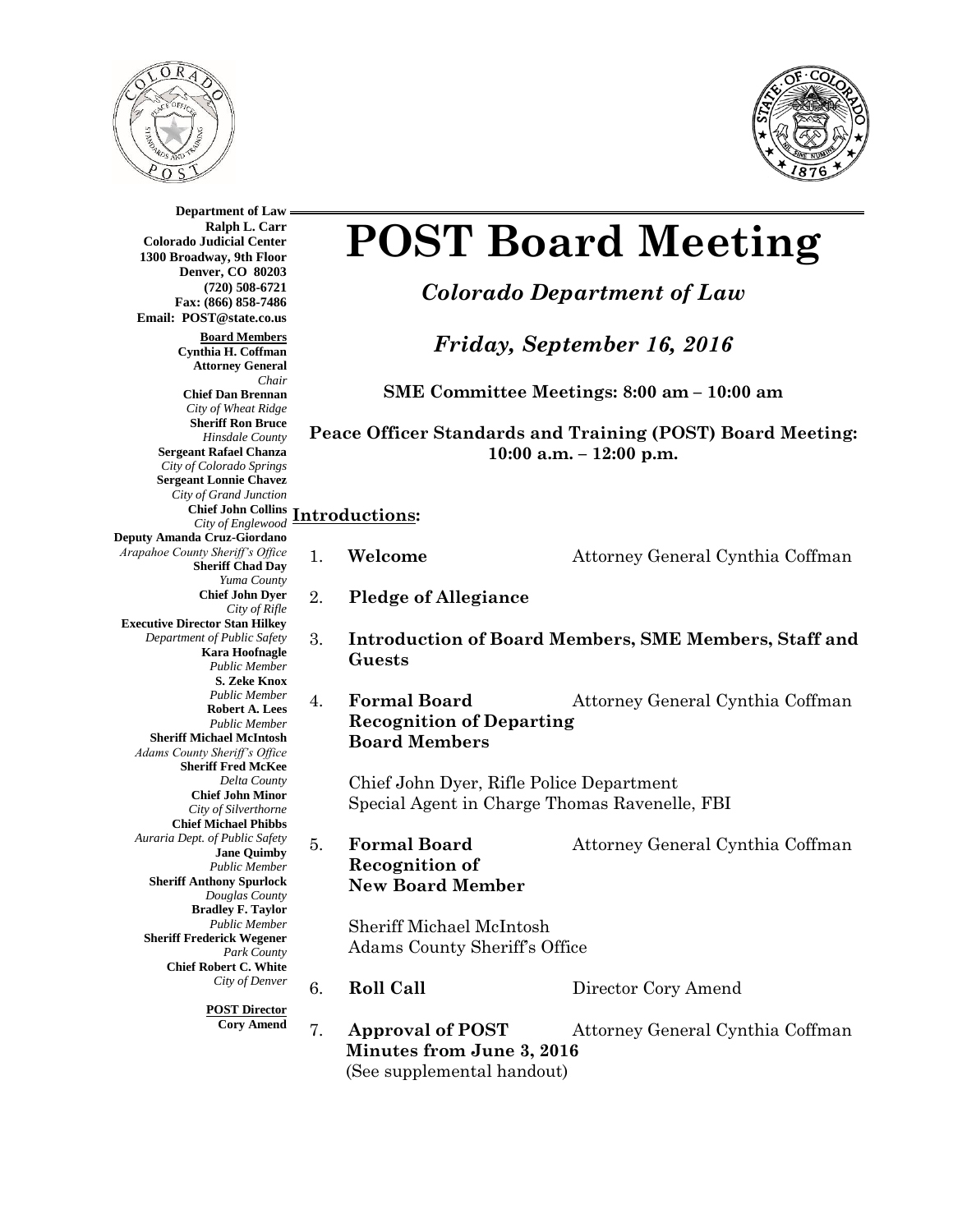| 8.  |                 | <b>Selection of Board Vice-Chair</b>                                                                                      | Attorney General Cynthia Coffman |
|-----|-----------------|---------------------------------------------------------------------------------------------------------------------------|----------------------------------|
| 9.  |                 | <b>Appointment of Board</b><br><b>Representative to Law Enforcement</b><br><b>Driving Subject Matter Expert Committee</b> | Attorney General Cynthia Coffman |
| 10. |                 | <b>Subject Matter Expert Committee Reports</b>                                                                            |                                  |
|     | A.              | Arrest Control                                                                                                            | Cmdr. Erik Bourgerie, Chair      |
|     | В.              | Curriculum                                                                                                                | Sgt. Graham Dunne, Chair         |
|     | $\mathcal{C}$ . | Firearms                                                                                                                  | Dep. Ed Kafel, Chair             |
|     | D.              | Law Enforcement Driving                                                                                                   | Cmdr. Karl Smalley, Chair        |
|     |                 |                                                                                                                           |                                  |

### 11. **Peace Officer Certification Revocation** Director Cory Amend **Actions**

(See supplemental handout)

#### A. **POST Rule 9 - Revocation of Peace Officer Certifications – Felony Convictions:**

§ 24-31-305, C.R.S.(2)(a) A Colorado peace officer certification issued pursuant to subsection (1) or (1.3) of this section or § 24-31-308 shall be suspended or revoked by the POST Board if the certificate holder has been convicted of a felony, or has been convicted on or after July 1, 2001, of any misdemeanor described in subsection (1.5) of § 24-31-30 C.R.S., or has otherwise failed to meet the certification requirements established by the Board. For purposes of this rule, the term 'conviction' includes any deferred judgments or deferred sentences imposed by a court.

- 1. No. F16-04, **Kevin James Lord**, Certification B00937 (PID 121698). On May 20, 2016, Respondent was convicted of one count of Tampering with Physical Evidence§18-8-610(1)(a) CRS, a class 6 felony, and False Reporting – False Information, § 18-8-111(1)(c) CRS, a class 3 misdemeanor. The Respondent was employed as a peace officer on the date of the offense (Date of Offense: November 08, 2015, – Separated November 18, 2015). The Respondent has failed to comply with POST Show Cause Order F16-04 by failing to appear at the scheduled Show Cause Hearing. Director Amend recommends revocation of Kevin James Lord's Colorado Peace Officer Certification B00937 (PID 121698).
- 2. No. F15-16, **Jefferson Howard Baker**, Certification B14279 (PID 117074). On September 08, 2015, Respondent was convicted of one count of Felony Menacing-real/simulated Weapon, §18-3-206 (1)(a)/(b) CRS, a class 5 felony. The Respondent was not employed as a peace officer on the date of the offense (Date of Offense: September 08th, 2015, – Separated August 20th, 2015). The Respondent has failed to comply with POST Show Cause Order F16-16 by